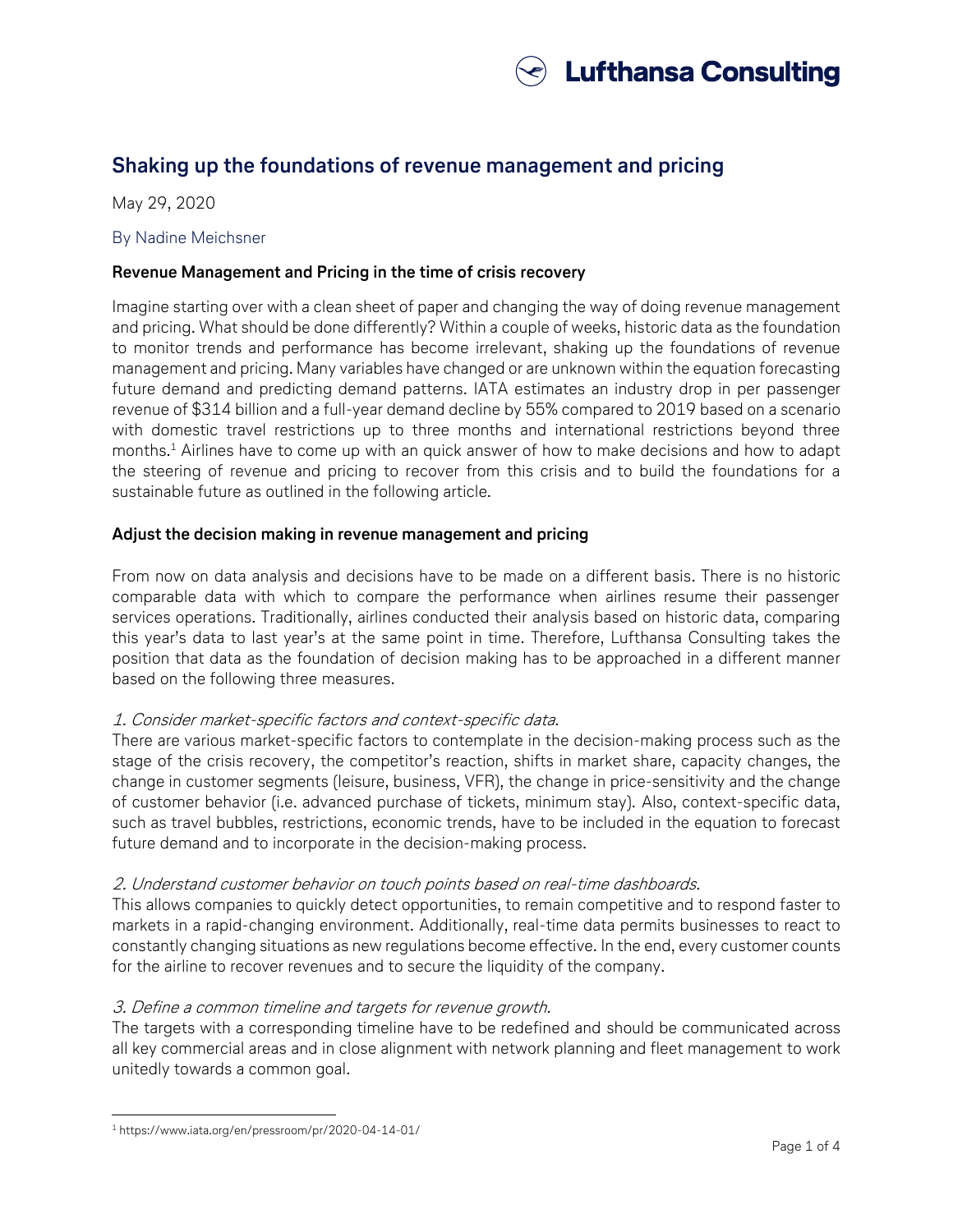



*Figure 1 Re-evaluate key factors as a foundation for decision making post-crisis (Source: LH Consulting)*

#### **Adapt the steering of revenue management and pricing**

The philosophy of Revenue Management and Pricing is the ability to have the right product for the right customer at the right time for the right price in order to maximize revenue and capitalize on the passenger's willingness to pay. The impact of the Covid-19 pandemic forces airlines to change their revenue management and pricing approach. A hybrid approach, combining machine learning and human interaction, allows the automation of processes with the option of human intervention. For the immediate crisis recovery, Lufthansa Consulting recommends that airlines should adapt the steering of revenue management and pricing based on the following four measures.

#### 1. Manage the short-term and long-term differently.

Adjusting the set-up carefully for the flights further out is one way for airlines to protect the revenue in a fast-moving environment, especially during peaks such as holidays. Traditionally, airlines would plan ahead as soon as the flights were within system range  $\sim$  12 months prior to departure) with minor adjustments in the set-up closer to departure to protect the seats for customers with a higher willingness to pay. These are traditionally business passengers. However, the future success of the revenue steering will depend on an even more flexible and dynamic approach for the flights closer to departure time; airlines must react fast to changing circumstances. The lifting of travel restrictions in China has shown that there is more demand than capacity in the beginning, which is an opportunity for the airlines to capitalize on the willingness-to-pay for immediate travel. That is why, planning the crisis recovery phase is crucial.

#### 2. Re-evaluate traffic flows and markets.

Especially in the short-term, Origin and Destination (O&D) strategies have to be adapted to the change in demand due to travel restrictions and travel bubbles. This will also lead to a hub consolidation for network carriers. The advantage of a hub model versus a point-to-point model is the opportunity to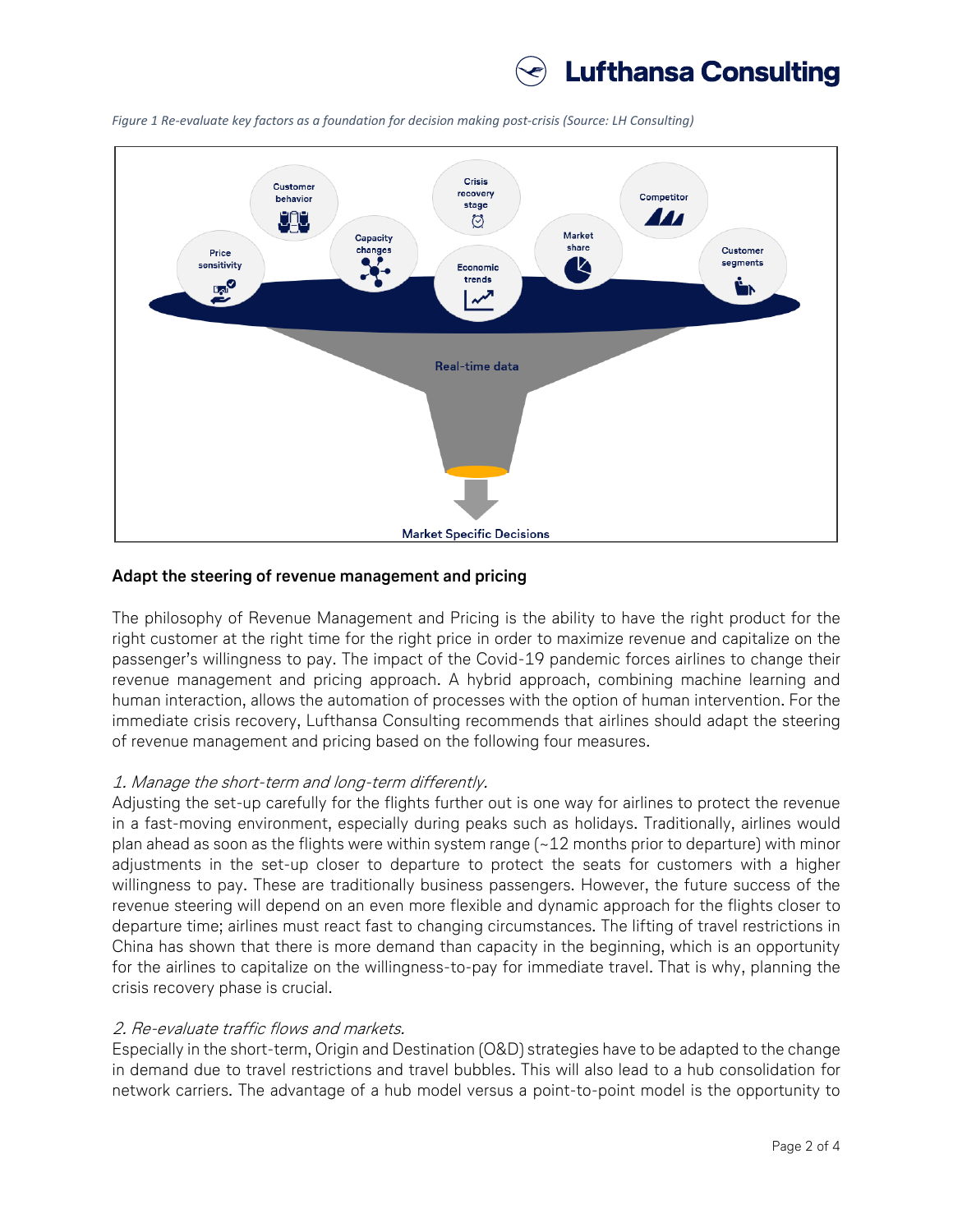# **Lufthansa Consulting**

merge demand flows. Furthermore, there is a potential to serve more restricted markets as these markets have experienced a higher capacity reduction.

#### 3. Test the price-elasticity per market and understand market-specific changes.

Market-specific modifications in the strategy are essential to react to the fast-changing environment. Before Covid-19, airlines had two common reactions: either they would pursue high volume with lower yields or higher yields with a lower load factor. The relevant question is if this strategy is still valid as low fares might not stimulate demand in the post Covid-19 world. Also, the stage of the crisis recovery plays a significant role. There will be an increased demand in the short-term as there has been little movement with the lock-down and travel restrictions in place. In the medium-term, there will be a disproportion between the capacity added by airlines and the demand. However, the demand and supply should find its balance in the long run. For this reason, fare reductions should be done with caution to prevent revenue dilution. This must be monitored carefully, reviewed constantly and adapted quickly and decisively.

#### 4. Validate the pricing structure.

Fares and fare conditions have to be market-specifically adapted as the historic customer behavior might not be in line with the future behavior of the customer driven by the pandemic. Therefore, the pricing team has to test the willingness-to-pay under consideration of the competition and the fare conditions. Examples of the most common fare conditions that should be validated are seasonality, minimum stay, advanced purchase, changeability and refundability.

*Figure 2* Approach for adjusting the decision making and adapting the steering of revenue and pricing *(Source: LH Consulting)*



#### **Find tailored solutions in revenue management and sales**

Airlines have reacted to the need of customers for more flexibility, as shown in Figure 3. A comparison of top 15 airlines by Available Seat Kilometer (ASK) in 2019 shows that all airlines allow refunds for a specific period with some exceptions in their booking policy. However, 12 out of 15 airlines (except the Chinese carriers) have changed their rebooking policy towards flexible conditions and added vouchers to incentivize customers to rebook their flights with the opportunity to change the O&D. The increased flexibility for the customer allows the airline to protect its cash flow. Nevertheless, the trend in the industry is to set an end date for the flexible rebooking and refund policies as those 12 airlines limited the options to rebook and to refund without paying any fees.